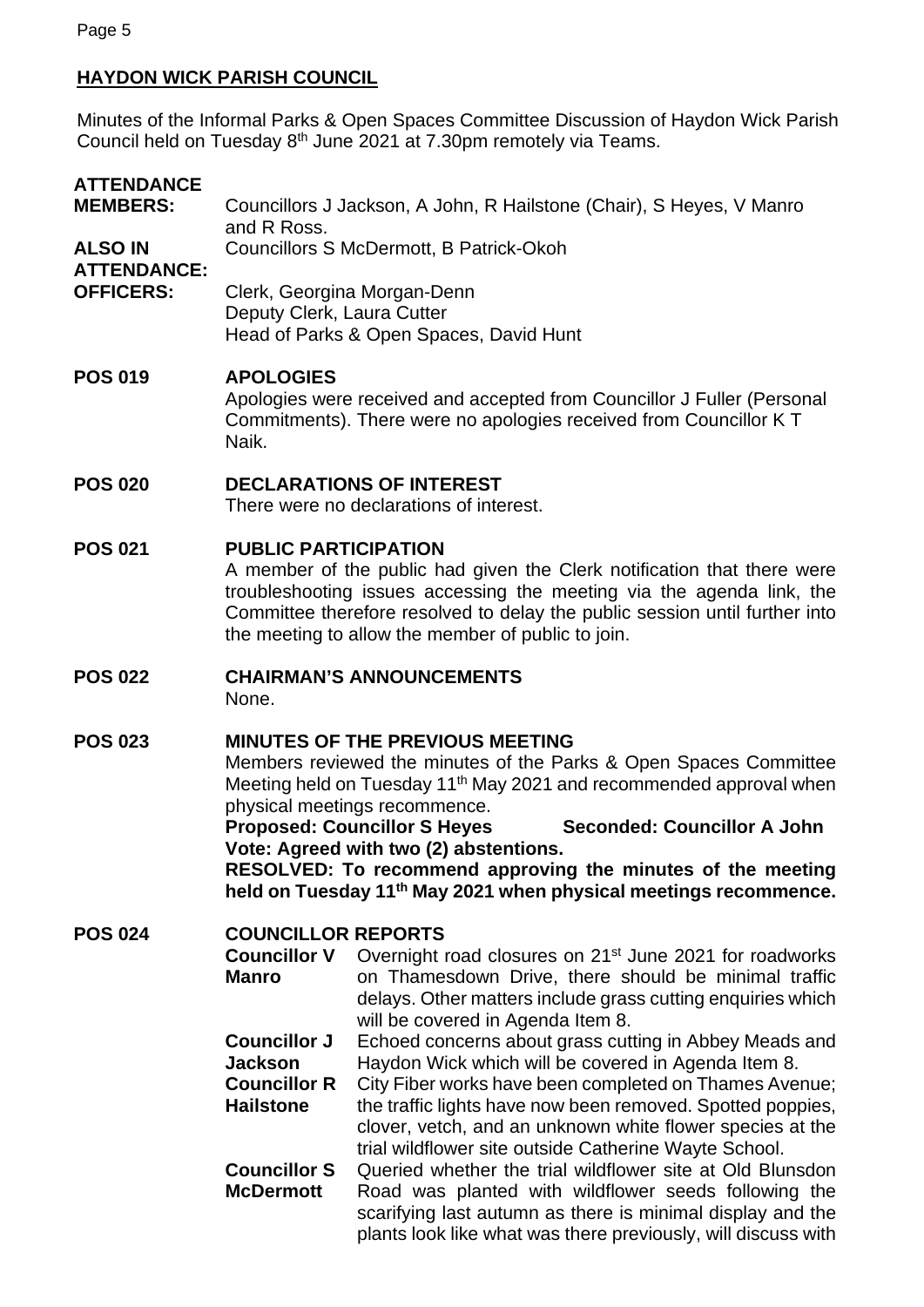Head of Parks & Open Spaces to see if the team need to replant later in the season.

### **POS 025 CLERK'S REPORT**

**Mazurek Way Play Area** – was vandalised last week, damage to the net bridge and the flooring. The flooring has been repaired by our Parks & Projects Team; a graphic of a dolphin has been added to add some play value. The cost of the net bridge is £2,148.00 which exceeds the vandalism budget. Officers will review the full extent and assess whether to file an insurance claim.

**King George V Play Area –** The Council's security provider has confirmed that teenagers are closing the gate at King George V Play Area behind them around 7pm so it appears that the play area has been locked before the contractors arrive at 9pm. The security provider has discussed this with the teenagers asking them to refrain from doing so, since the discussion, we have not received any reports of the play area being closed early.

**Keep Britain Tidy – Great British Spring Clean –** The Council will be running two volunteer litter picks on Wednesday 9<sup>th</sup> June 2021 at 6.30pm (meet at Stour Walk car park) and Sunday 13<sup>th</sup> June 2021 at 9am (meet at Mouldon Hill car park)

**Apple Tree Allotment, Ventnor Close –** The Parks & Open Spaces Team have tidied the area, built three raised beds, and installed two rustic benches. The Council will encourage community groups and schools to take an active part in maintaining the beds and enjoying the surroundings. The team will plant one bed with summer bedding and one with vegetables and the other can be planted with strawberries by school pupils. Two schools so far have registered an interest.

**SLCC Inclusive Play Training –** The Head of POST, Deputy Clerk and Parks & Projects Team will be attending an SLCC training event remotely on Wednesday 16th June 2021, the training covers additional information that would be valuable to know when looking in to making the play areas accessible. A report will be provided at a future Play Area Working Party to share any new information received.

**Play Area Tenders –** Luna Close and Gaynor Close Invitation to Tenders (ITT) are now on the Council's website and public contracts finder website. Already received some interest and site visits due to take place imminently, the Play Area WP will be reviewing the submitted tenders and bringing a proposal to the Committee for recommendation to Full Council in July.

*19:42 Member of Public joined the meeting.*

### **POS 026 PUBLIC PARTICIPATION**

The member of public joined the meeting and made the following observations:

- Reported that the Teams link for this evening did not work and requested this is tested ahead of future meetings to avoid members of the public having to join the meeting late.
- Whitworth Road and Claremont Court have been cut ahead of the grass cutting schedule, this may have been cut by the neighbouring parish in error. The grass in Haydon View is very overgrown.
- Queried if the Parish Council has a schedule of weed spraying from Swindon Borough Council yet as usually takes place in early June and late October. *Councillor V Manro advised that this may be*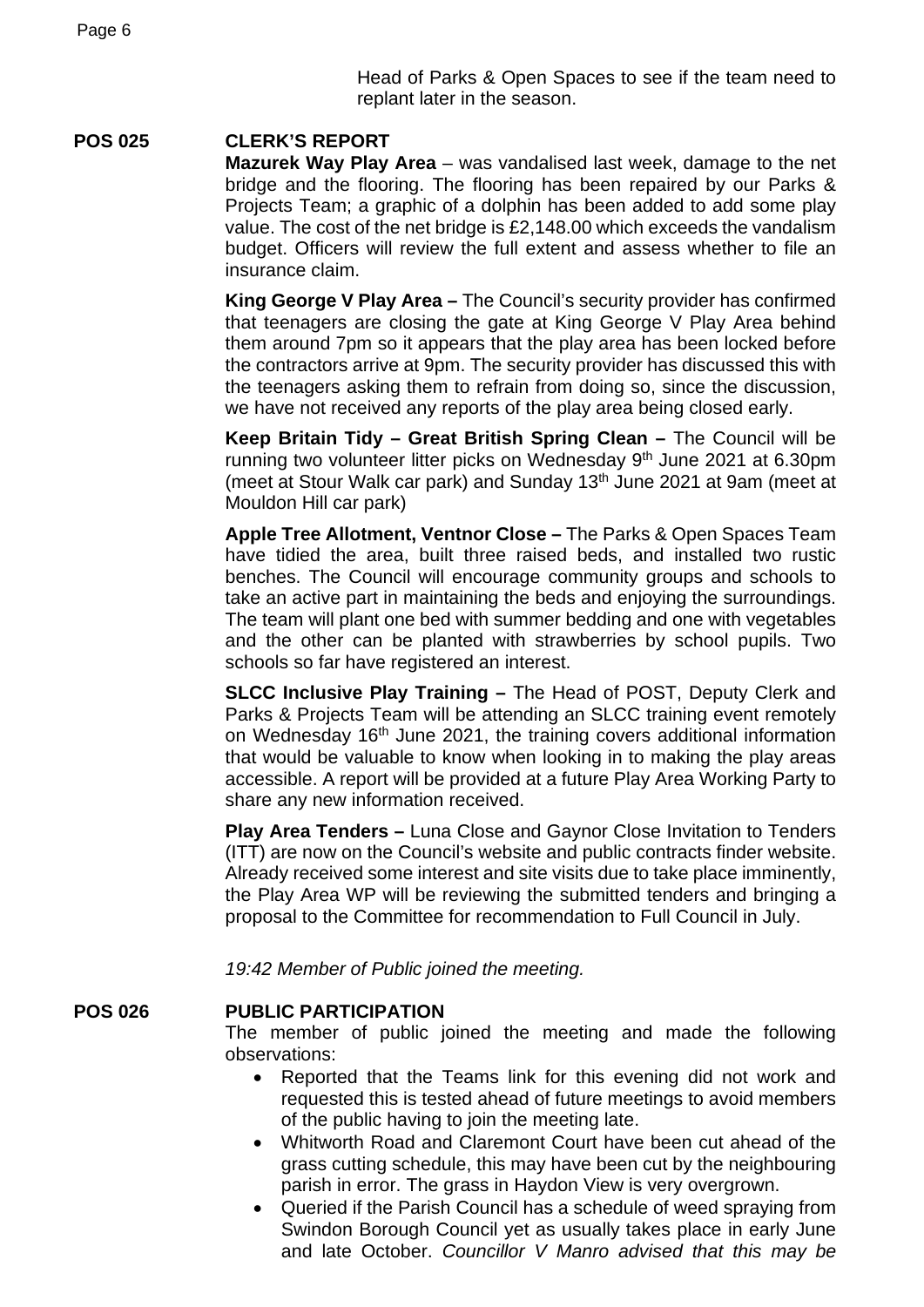*delayed due to the heavy rain fall we experienced at the end of last month, will investigate and provide a response shortly.*

- Queried if the Parish Council has received a schedule for Swindon Borough Council for street cleaning. Haydon View has received a street sweeping service already this year and Thames Water has visited to carrying out checks of the storm water drains to avoid future occurrences of flooding.
- Advised that there are two scheduled meetings for this evening on the Council's website.

### **POS 027 GRASS & HEDGE CUTTING**

The Committee noted the Grass & Hedges Report. There were no recommendations for the Committee to consider. The Head of POST advised that the schedule is delayed, due to the heavy rainfall experienced at the end of last month and the more recent warm/wet weather conditions causing the grass to grow rapidly. Back up mowing and strimming is being done by other areas of the Parks & Open Spaces Team to boost the grass team enabling it to catch up quickly. The grounds maintenance contractors will also be deploying a team (one mower and one strimmer) to assist with the grass cutting in Oakhurst and Abbey Meads this week. The funds for the additional resource will be met from the contingency within the ground's maintenance contract budget. The internal team will be beginning the fourth cut of the season tomorrow.

#### **POS 028 PARKS & PROJECTS**

The Committee noted the report. There were no recommendations for the Committee to consider. Positive comments are being received about the repainting of some equipment and how this has improved the appearance of the play areas. There were no high risk actions arising from the annual play area inspection conducted by an external contractor, the medium and low risks are being prioritised and the team will provide an update at a future Play Area Working Party meeting.

### **POS 029 HEAD OF POST REPORT**

The Committee noted the report detailing recent works completed, team objectives and any upcoming projects. There were no recommendations for the Committee to consider and most items to report this month were covered within other reports.

#### **POS 030 GREAT WESTERN COMMUNITY FOREST – TREES FOR CLIMATE**

The Head of POST gave a verbal update on a recent site visit carried out with Project Officers from Swindon Borough Council working on the Great Western Community Forest. The site visit took place at Tadpole Lane and if agreed, trees can be planted as early as the end of August. Some trees can be planted at the bottom left of the field to thicken up the trees already planted a couple of years ago and some along the fence line in the middle of the field. The Council could consider whether to create a woodland memorial. The project includes the cost of the trees, a five year maintenance agreement and the installation of pathways. The Committee agreed to the benefits of planting at Tadpole Field but suggested that a Tadpole Field Working Party meeting was called to discuss this proposal in more depth so that the trees planted would not obstruct plans for the long term plans at Tadpole Lane and result in some of the trees being subsequently removed. A meeting will be called within the next couple of weeks with a view to confirming the plan with SBC so that the trees can be ordered, and the project details finalised.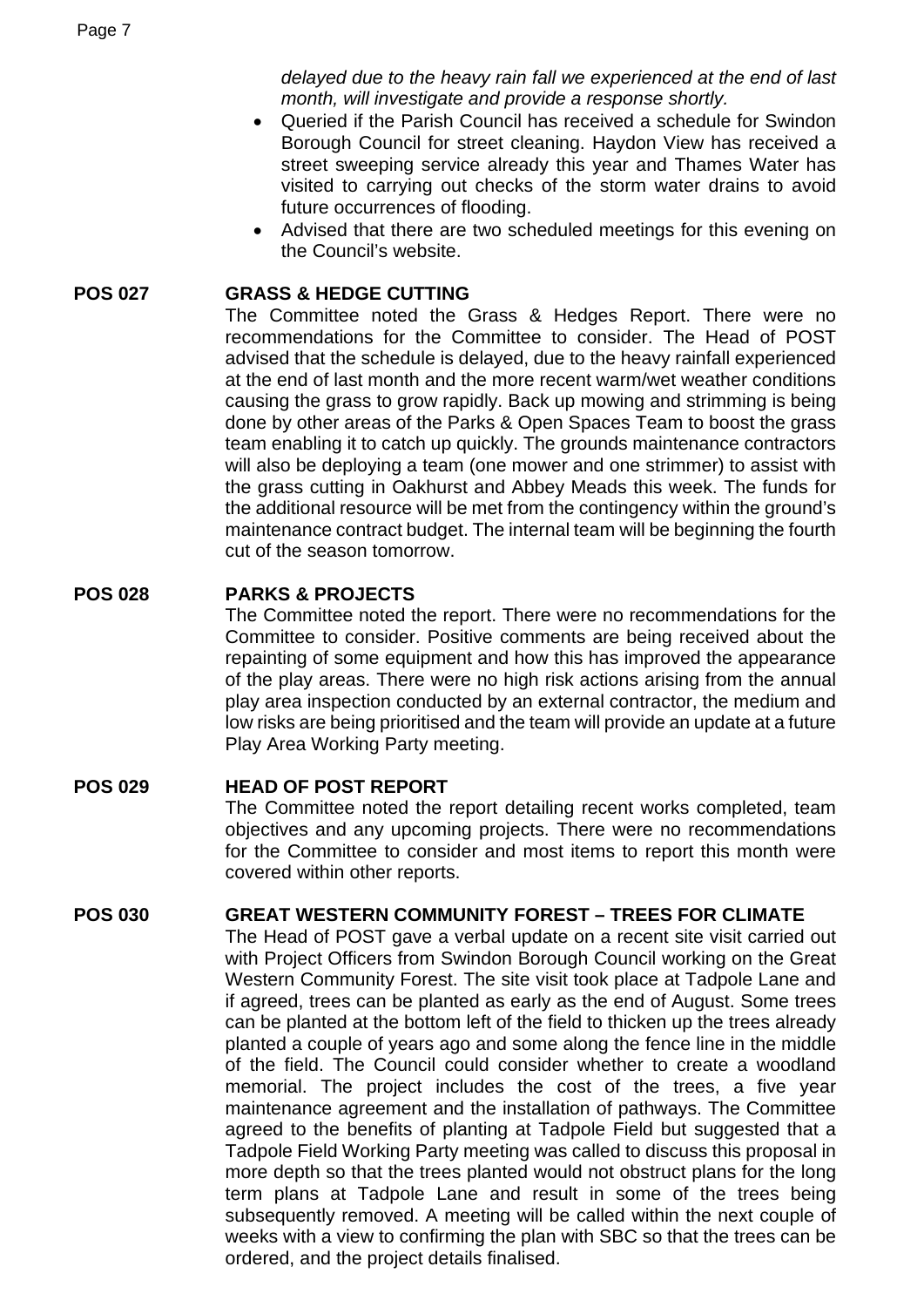# **POS 032 DOG FOULING**

Councillor R Hailstone gave a verbal update on a recent meeting with the Animal Wardens and Licensing Department at Swindon Borough Council. Confirmation that a new Animal Warden is now in post reviewing previous cases and implementing new ideas to mitigate against dog fouling. National increase in offences due to pet ownership rising and professional dog walkers unable to conduct business throughout the pandemic. Problems within the parish seem to have reduced significantly since the lockdown has eased and signage has been displayed. SBC Officers happy to provide materials such as stickers, signs and assist with the Public Open Spaces Protection Order to protect King George V Play Area from dog fouling issues as it is a secure play area. The document outlining the Public Open Spaces Protection Order will shortly receive a review and SBC Officers would encourage parish and town councils to feed into the document.

# **POS 033 SEVEN FIELDS**

**Marilyn's Map –** Now completed and installed on four of the noticeboards across Seven Fields. Colouring competition is in progress for the winner to receive a family picnic hamper (donated by Morrisons) to enjoy at Seven Fields.

**Memorial Bench –** Paid for by resident, will be delivered at the end of June and installed by the Parks & Open Spaces Team. An invoice will be sent separately to the resident for storage, installation, and a five year maintenance agreement.

**Kings Bridge –** Request received from a resident to fix Kings Bridge. Discussions with the Seven Fields Conservation Group confirm that there is planned refurbishment works for the bridge but in the meantime the chicken wire can be replaced.

**Summer Trail –** Request from Barnardo's to host a summer trail around Seven Fields for participants to follow the trail and promote exercise. Barnardo's is asking for permission from both parish council's (Haydon Wick and Central Swindon North) as well as the Borough Council. There would be no cost implication to the Council and resources will all be printed from Barnardo's. The Council could assist in promoting the event.

**Park Run –** Has been postponed until the end of June. Further updates will be available in the coming weeks, it is important for all Park Runs to start at the same time to avoid critical mass at one event. Junior Park Run is set to restart at Lydiard as planned.

# **POS 034 CREATION OF WILDFLOWERS**

The Committee discussed the successful trial areas, positive comments are being received via residents impressed with the biodiversity. There may be other ways to create successful wildflower creation sites such as 'no mow may'. A wildflower working party meeting will be arranged to discuss the success, lessons learnt and research new suitable locations.

### **POS 035 DEPOT FEASIBILITY**

Since Swindon Borough Council devolved further services to the Parish Council in 2017, the size of the in-house Parks & Open Spaces Team has increased and subsequently, has influenced the size of the depot required to house the team and its equipment adequately. For numerous years, the Parish Council has had a temporary arrangement at Goodearl site,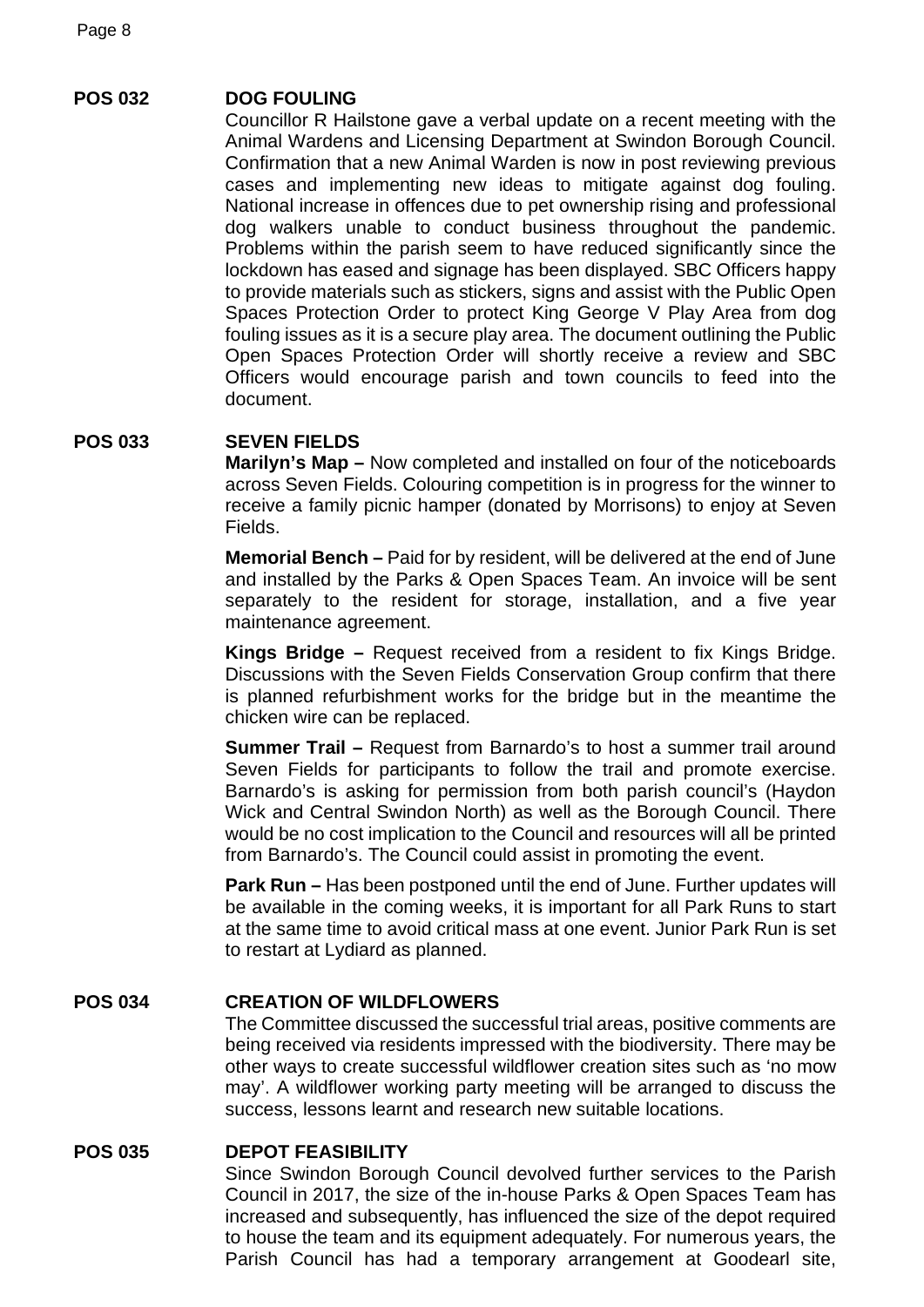however, the Parks & Open Spaces service is a half a million pound investment and needs to be enhanced to continue to provide a high level service to its residents. The Parish Council has undertaken a thorough feasibility over the last 18 months to find a suitable location to build the depot. The public works loan annual repayments are similar to the market for hiring a commercial depot and therefore the Council would like to investigation options further. Due to Goodearl site being the centre of the parish the Council would like to remain there. The suggested location has been agreed for numerous practical reasons, but mainly so the depot will be contained neatly along the fence line and increase the provision of parking both for the Council's fleet of vehicles and plot holders attending to their plots. The plans for the depot building are that it will be in keeping with the natural surroundings, sourced from environmentally friendly materials, and be aesthetically pleasing. During the planning and build stages, a temporary depot facility will be hired for a duration of  $9 - 12$  months.

### **POS 036 LEGAL MATTERS**

Following discussions with the Legal Team at SBC it was suggested that all the Council's land enquiries could be investigated in a bundle to save time. The Deputy Clerk advised that there were many items to consider and suggested that a small focus group is created to discuss the report in full and provide an update to a future Committee meeting. Councillors R Hailstone, A John, and R Ross agreed to investigate these matters with the Clerk and the Deputy Clerk.

### **POS 037 OPERATIONAL BUDGET MONITORING**

The Committee noted Month 2's Income & Expenditure report for the Parks & Open Spaces cost centres.

# **POS 038 ITEMS FOR THE NEXT AGENDA**

To be sent to the Clerk in advance of the next meeting.

*20:59 Member of Public left the meeting.*

### **POS 039 EXCLUSION OF PUBLIC & PRESS**

**RESOLVED**: In accordance with Standing Order 3 (d) that 'in view of the confidential nature of the business about to be transacted and in the public interest, that the press and public be temporarily excluded, and they be instructed to withdraw'. Reason: Confidential.

### **POS 040 POST DEPOT FEASIBILITY**

During budget setting for 2021/2022 the Council agreed to the hire of a temporary welfare facility until the final plans arising from the Depot Feasibility became established. The temporary welfare unit will ensure that the Parks & Open Spaces Team have pleasant toilets and running water to improve their working conditions in the short term until the long term plans come into completion. The team can also remain on Goodearl site whilst the build of a long term depot is in construction with minimal disruption. The Committee received four quotations and after discussion, agreed to the Officers recommendation to proceed with the hire of a temporary depot from Pickerings Hire Ltd with a caveat to be flexible to receive the larger 24ft container should the 16ft container be in short supply.

**Proposed: Councillor S Heyes Seconded: Councillor A John Vote: Agreed unanimously.**

**RESOLVED: To proceed with the hire of a temporary welfare facility with Pickerings Hire Ltd at a cost of £7,648.80 for a 16ft container, for**